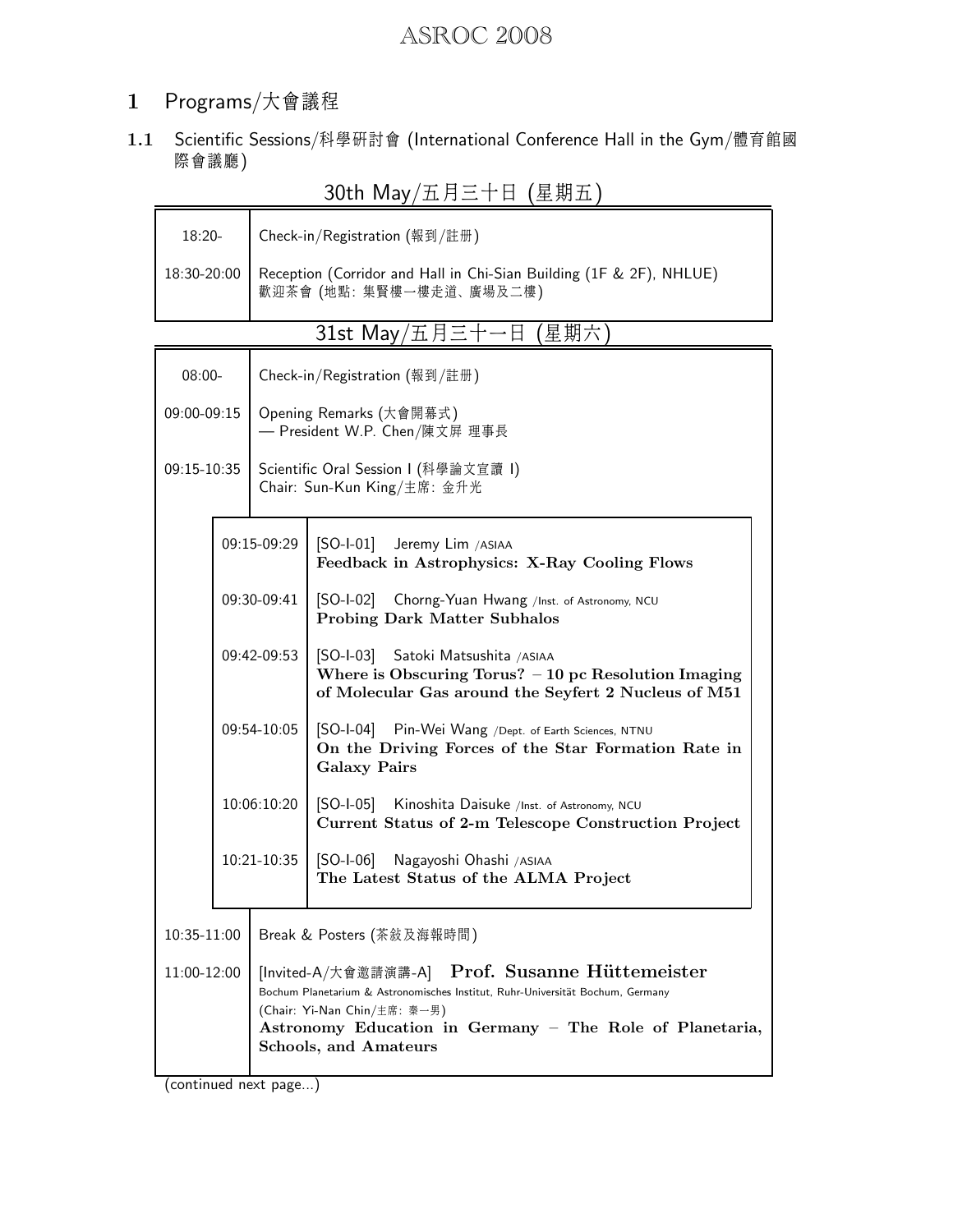| 12:00-13:30                               |                                                                                                                                                                                                          | Lunch & Posters (午餐及海報時間)                                                                                                                                  |  |  |
|-------------------------------------------|----------------------------------------------------------------------------------------------------------------------------------------------------------------------------------------------------------|------------------------------------------------------------------------------------------------------------------------------------------------------------|--|--|
| 13:30-14:30                               | [Invited-B/大會邀請演講-B] Prof. You-Hua Chu/朱有花 教授<br>Department of Astronomy, University of Illinois at Urbana-Champaign<br>(Chair: Chorng-Yuan Hwang/主席: 黃崇源)<br><b>Comets Prancing around Dying Stars?</b> |                                                                                                                                                            |  |  |
| 14:30-15:45                               | General Assembly (會員大會)                                                                                                                                                                                  |                                                                                                                                                            |  |  |
| 15:45-15:55                               | Photo Session (與會來賓大合照)                                                                                                                                                                                  |                                                                                                                                                            |  |  |
| 15:55-16:25                               | Break & Posters (茶敍及海報時間)                                                                                                                                                                                |                                                                                                                                                            |  |  |
| 16:25-18:00                               | Scientific Oral Session II (科學論文宣讀 II)<br>Chair: Jeremy Lim/主席: Jeremy Lim                                                                                                                               |                                                                                                                                                            |  |  |
|                                           | 16:25-16:36                                                                                                                                                                                              | [SO-II-01] Masaaki Hiramatsu / ASIAA, NTHU<br>AzTEC/ASTE Wide-Field Imaging Observations to-<br>ward Chamaeleon Molecular Cloud at $\lambda=1.1$ mm        |  |  |
|                                           | 16:37-16:48                                                                                                                                                                                              | [SO-II-02] Karr, J.L. /ASIAA<br>SMA Observations of IRAM 04191+1522                                                                                        |  |  |
| 16:49-17:00                               |                                                                                                                                                                                                          | [SO-II-03] Vivien Chen /Inst. of Astronomy & Dept. of Physics, NTHU<br>SMA Observations of Massive Protostar<br><b>IRAS</b><br>20126+4104                  |  |  |
|                                           | 17:01-17:12                                                                                                                                                                                              | [SO-II-04] Hsi-Wei Yen /Dept. of Physics, NTU<br>SMA Observations of the Prototypical Protostar B335                                                       |  |  |
| 17:13-17:24<br>17:25-17:36<br>17:37-17:48 |                                                                                                                                                                                                          | [SO-II-05] Motoyama Kazutaka / TIARA, ASIAA<br>Dynamical Evolution and Thermal Structure of Molec-<br>ular Clouds Illuminated by Strong UV Radiation Field |  |  |
|                                           |                                                                                                                                                                                                          | [SO-II-06] Kuo-Song Wang (王國松) /ASIAA<br>SMA Observations of Complex Organic Molecules in<br>the Orion KL Hot Molecular Core                               |  |  |
|                                           |                                                                                                                                                                                                          | $[SO-II-07]$<br>Morata, Oscar /ASIAA, NTNU<br>Evidence for Transient Clumps and Gas Chemical Evo-<br>lution in Dense Cores of Molecular Clouds             |  |  |
|                                           | 17:49:18:00                                                                                                                                                                                              | $[SO-II-08]$<br>Tang, Ya-Wen /Inst. of Physics, NTU & ASIAA<br>The Magnetic Field Structure in the Massive Star For-<br>mation Site G5.89-0.39             |  |  |
|                                           |                                                                                                                                                                                                          |                                                                                                                                                            |  |  |

(continued next page...)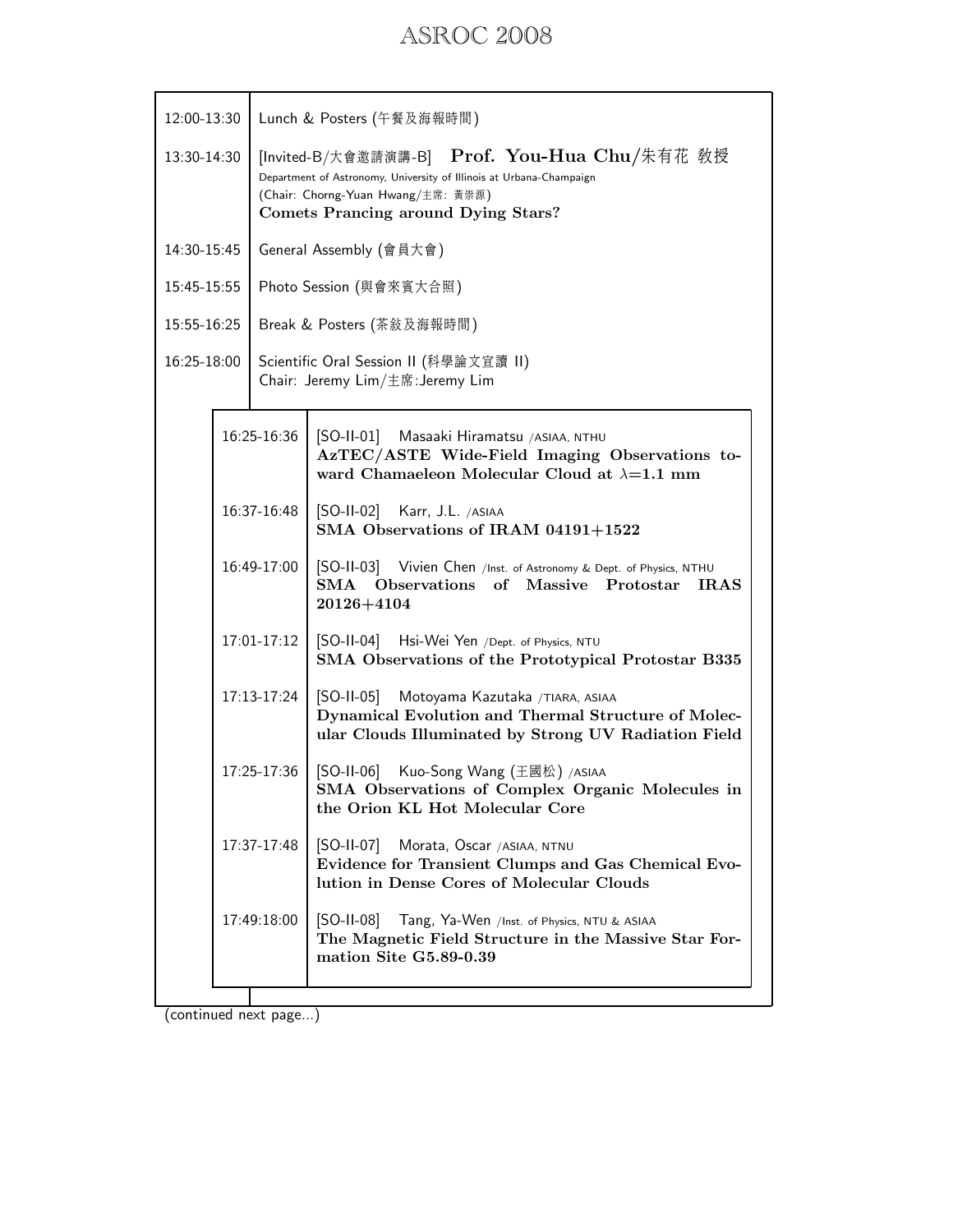| 09:00-10:35 |               | Scientific Oral Session III (科學論文宣讀 III)<br>Chair: Yi-Jehng Kuan/主席: 管一政 |                                                                                                                                                                                                                    |  |  |
|-------------|---------------|--------------------------------------------------------------------------|--------------------------------------------------------------------------------------------------------------------------------------------------------------------------------------------------------------------|--|--|
|             | 09:00-09:11   |                                                                          | [SO-III-01] Cemeljic, Miljenko /TIARA & ASIAA<br>Star-disk System in 3D Resistive MHD Simulations                                                                                                                  |  |  |
|             | 09:12-09:23   |                                                                          | [SO-III-02] Chi-Hung Yan /ASIAA & Dept. of Earth Sciences, NTNU<br>Study of Star Formation Regions Using CFHT<br><b>WIRCam</b>                                                                                     |  |  |
|             |               |                                                                          | 09:24-09:35   [SO-III-03] Dinh Van Trung / ASIAA<br>Zeeman Doppler Imaging of Magnetic Field on the Sur-<br>face of Stars                                                                                          |  |  |
|             |               |                                                                          | 09:36-09:47   [SO-III-04] Ngoc Phan-Bao / ASIAA<br>Searching for Debris Disks around New Young Brown<br>Dwarfs in the Solar Neighborhood                                                                           |  |  |
|             | 09:48-09:59   |                                                                          | [SO-III-05] Zhang, Zhi-Wei /Inst. of Astronomy, NCU<br>First Results from The Taiwanese-American Occulta-<br>tion Survey                                                                                           |  |  |
|             | $10:00-10:11$ |                                                                          | [SO-III-06] Lin, Hsing-Wen /Inst. of Astronomy, NCU<br>A Search for Binary Kuiper Belt Objects in the CFEPS<br><b>Samples</b>                                                                                      |  |  |
|             | 10:12-10:23   |                                                                          | [SO-III-07] L.H. Lyu /Inst. of Space Science, NCU<br>On the Cause of Latitudinal Solar Differential Rota-<br>tion and the Nonlinear Evolution of Solar Coronal Hole<br>During the Raising Phase of the Solar Cycle |  |  |
|             | 10:24-10:35   |                                                                          | [SO-III-08] Chen, Hsin-Wei /Inst. of Earth Sciences, AS<br>In Situ Meteoritic Ti Isotopic Measurements by Laser<br>Ablation MC-ICP-MS and the Homogeneity in Refrac-<br>tory Inclusions                            |  |  |
| 10:35-10:50 |               |                                                                          | Break & Posters (茶敍及海報時間)                                                                                                                                                                                          |  |  |
| 10:50-11:10 |               |                                                                          | Best Poster Awards with Presentations (頒發壁報最佳論文獎及報告時間)                                                                                                                                                             |  |  |
| 11:10-11:57 |               |                                                                          | Scientific Oral Session IV (科學論文宣讀 IV)<br>Chair: Yi Chou/主席: 周翊                                                                                                                                                    |  |  |
|             | 11:10-11:21   |                                                                          | $[SO-IV-01]$<br>Kouichi Hirotani / TIARA & ASIAA-NTHU<br>High Energy Emission from Pulsars: Theory vs. The-<br>ory                                                                                                 |  |  |
| 11:22-11:33 |               |                                                                          | [SO-IV-02] Lan, Shih-Hao (藍仕豪) /Inst. of Astronomy, NTHU<br>Identifying the X-Ray Sources in Low Core Density<br>Globular Clusters NGC6144 & E3                                                                    |  |  |

## 1st June (Sunday)/六月一日 (星期日)

(continued next page...)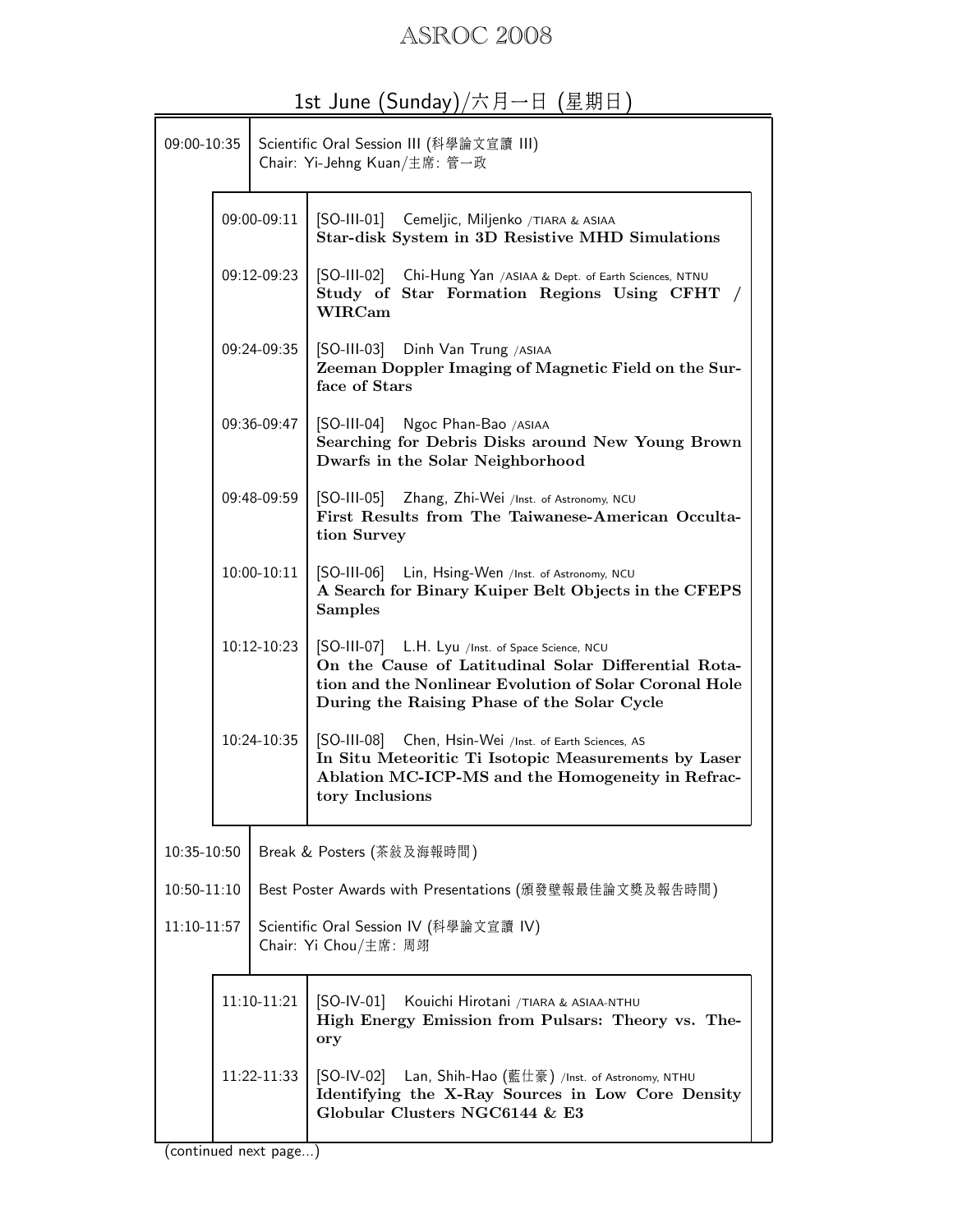|               |  |                                                                       | 11:34-11:45   [SO-IV-03] Yang, Yi-Jung /Inst. of Astronomy, NTHU<br>Probing the Nature of a Very Luminous Globular Clus-<br>ter X-Ray Source in M31                                                            |  |
|---------------|--|-----------------------------------------------------------------------|----------------------------------------------------------------------------------------------------------------------------------------------------------------------------------------------------------------|--|
|               |  | 11:46-11:57                                                           | [SO-IV-04] Sergey Bastrukov /Inst. of Astron. & Dept. of Physics, NTHU<br>Hydromagnetic Oscillations in the Crust of Paramag-<br>netic Neutron Star and QPOs in Giant Flares of Soft<br><b>Gamma Repeaters</b> |  |
| $11:57-12:10$ |  | Closing Remarks (大會閉幕式)                                               |                                                                                                                                                                                                                |  |
| 13:00-17:00   |  | Convention Organized Tour (Mukumugi Eco-Tourism)<br>大會規劃旅遊 (慕谷慕魚生態之旅) |                                                                                                                                                                                                                |  |